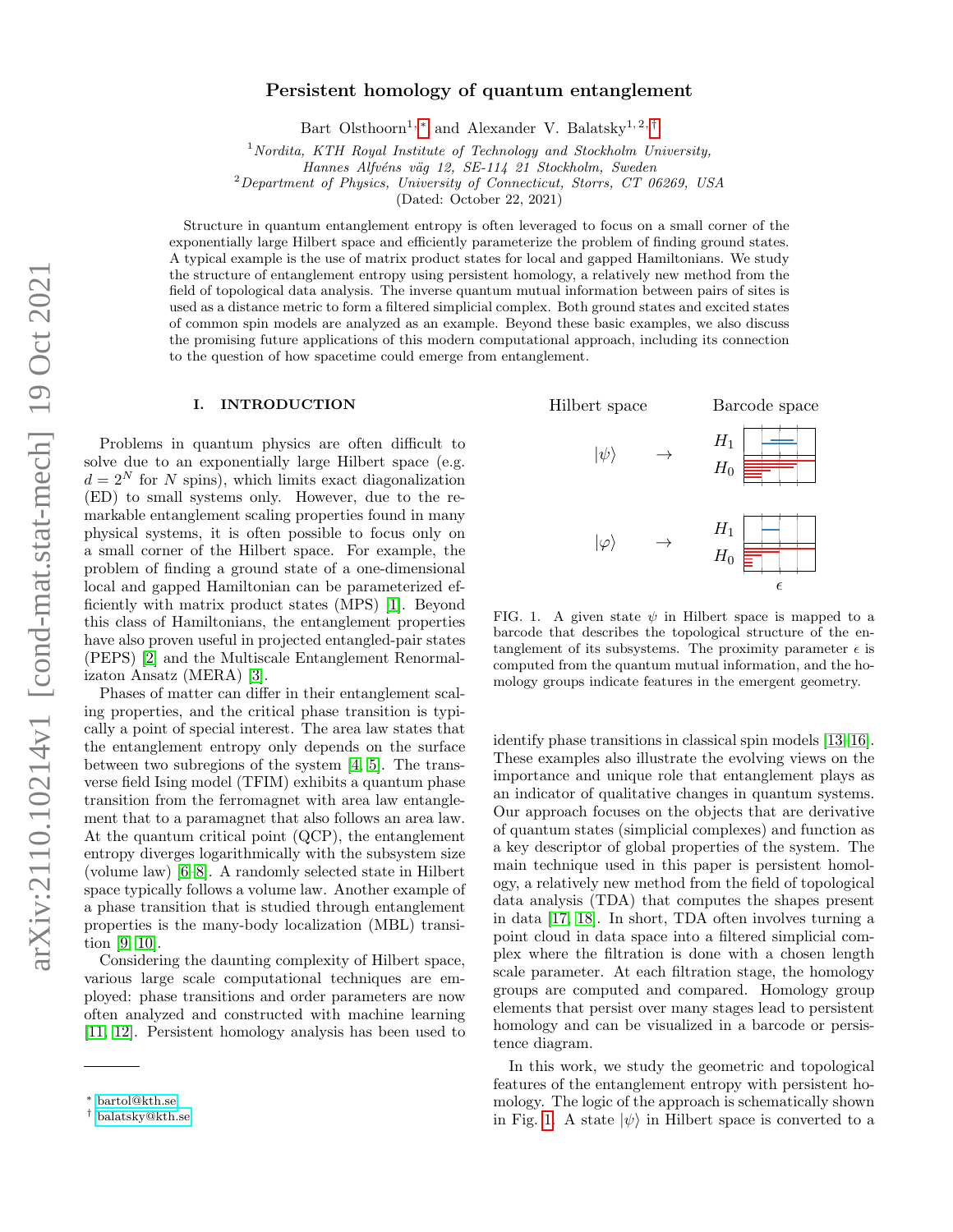corresponding barcode that efficiently describes its entanglement structure. The barcode is the result of applying persistent homology to a distance matrix that quantifies the entanglement between all subsystems. Using this approach we discuss the changes in barcode space comparing ground states, excited states and phase transitions. As an example, we focus on two common quantum spin chains in a transverse field: Ising model and XXZ model. The former is the simplest example of a quantum phase transition, and the latter is a model commonly used to study many-body localization [\[10,](#page-6-2) [19\]](#page-6-9).

The remainder of this paper is structured as follows. In Sec. [II](#page-1-0) we outline how persistent homology captures the entanglement structure of a quantum state. The technical details are presented in Sec. [VII](#page-4-0) and [IV.](#page-2-0) A demonstration is carried out for two different spin models in Sec. [V](#page-3-0) and [VI,](#page-3-1) followed by a discussion in Sec. [VII.](#page-4-0) We conclude in Sec. [VIII.](#page-5-6)

# <span id="page-1-0"></span>II. ENTANGLEMENT AND PERSISTENT HOMOLOGY

The foundation of our work is the description of the entanglement structure of a quantum state using persistent homology. Given a state  $|\psi\rangle$ , we divide the quantum system into  $N$  subsystems. For each pair of subsystems, the quantum mutual information  $M_{ij}$  is computed. A structure appears when entangled subsystems (with large mutual information) form clusters. A distance metric is defined as the inverse mutual information between two subsystems. This brings strongly entangled subsystems close while non-entangled subsystems are far apart. Given a distance matrix between all subsystems, the computation of persistent homology groups makes it possible to study topological and geometrical features of the entanglement structure. This information can be plotted as a barcode, where long bars indicate topological features that persist over large length scales. The length scale refers to the entanglement through the defined distance metric. The barcode captures the global entanglement structure of the quantum state and gives a detailed view of the "phase portrait" of the system. How to compute this in practice is outlined in the next section.

The barcode is a summary of the topological and geometrical features of the entanglement structure. Each quantum state has a barcode and it can be used in a number of applications. In our work, we demonstrate that changes in the barcode reveal phase transitions. At the same time, the barcode reveals the length scale of the entanglement in the state which is important when developing suitable wave function ansatze. Finally, the barcode describes the emergent geometry of the entanglement, which could provide a starting point to study the emergence of spacetime from entanglement [\[20\]](#page-6-10).

The barcodes corresponding to quantum states can be compared in a number of ways. Distance measures such



<span id="page-1-1"></span>FIG. 2. (a) Entanglement entropy  $S$  as a function of field  $h$  in the 1D TFIM. For small fields  $h$  the entanglement is constant,  $log(2)$ . At the critical point of  $h = 1$ , S grows as  $log(N)$ . (b) Quantum mutual information between first site 1 and site  $j$  as a function of field h (logarithmically spaced) in the 1D TFIM. The mutual information  $M_{1j}$  is largest between nearby sites, indicating the local interactions of the Hamiltonian. Periodic boundary conditions are used and lead to increased  $M_{1j}$  for large j.

1 2 3 4 5 6 7 8 9 10

Site index  $j$ 

as the Bottleneck distance or the Wasserstein distance operate directly on the complete barcodes. However, depending on the application, it can be sufficient to simply count the number of bars at a specific length scale (i.e. the Betti number  $\beta_k$ ). We focus on Betti numbers in our work and demonstrate its sensitivity to quantum phase transitions. However, the computational algorithm outlined here is general and can be used in a variety of applications.

## III. DISTANCE METRIC BASED ON ENTANGLEMENT

The N particles (or spins) form a discrete point cloud, where the distance metric between spins is the (additive) inverse of the quantum mutual information (MI). Mutual information is commonly used to identify clusters of entanglement, and as a probe for phase transitions (e.g. MBL and quantum phase transitions) [\[10,](#page-6-2) [14,](#page-6-11) [21,](#page-6-12) [22\]](#page-6-13). The mutual information between two sites  $i$  and  $j$  is defined as

$$
0 \le M_{ij} = S_i + S_j - S_{ij} \le 2 \ln 2. \tag{1}
$$

Here, the entanglement entropy  $S_i$  and  $S_{ij}$  refer to taking only sites  $i$  and  $i, j$  in subsystem  $A$ , respectively.

**Theorem III.1.** Let  $D_{ij}$  be the inverse of the MI be-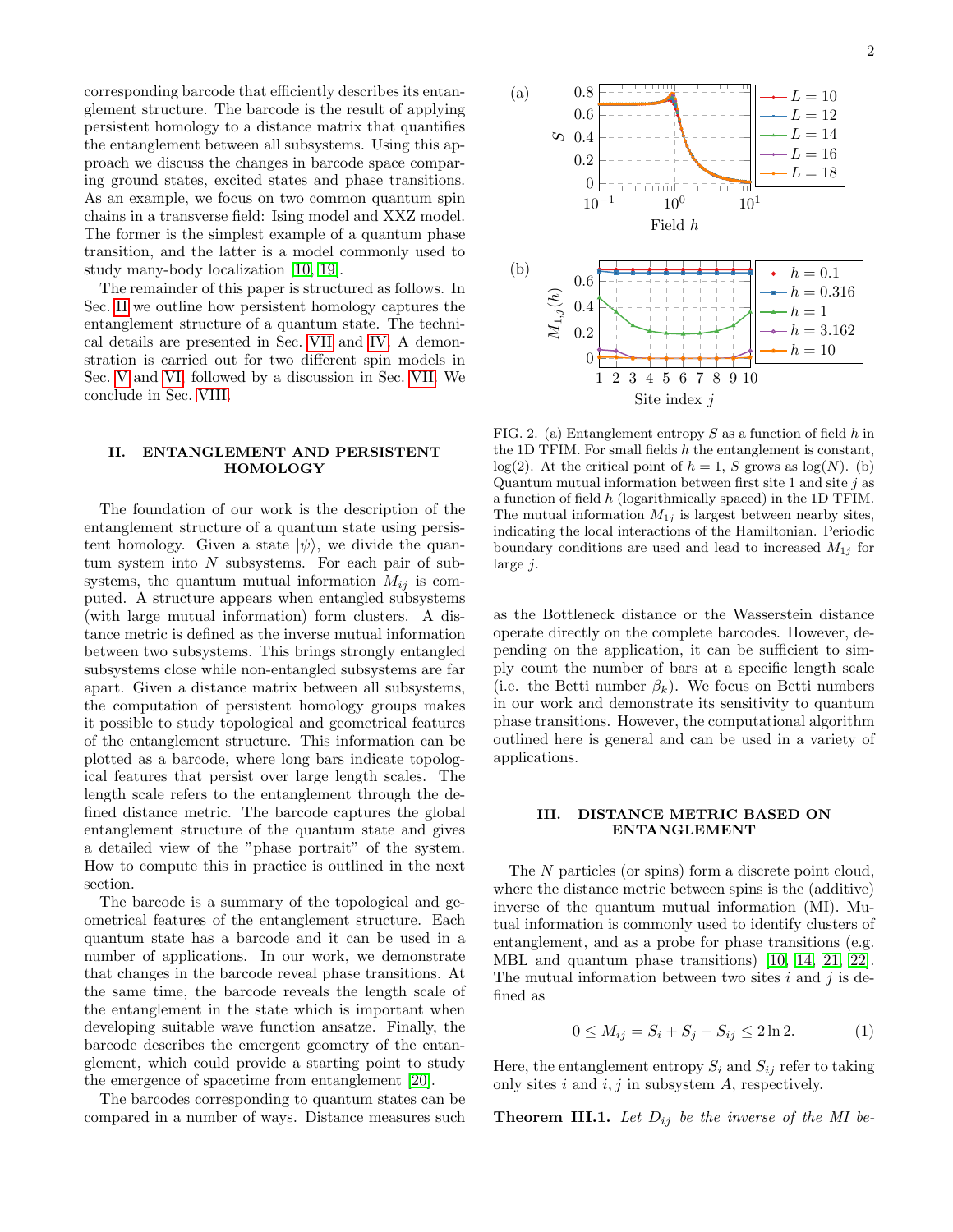tween sites i and j,

<span id="page-2-1"></span>
$$
2\ln 2 \ge D_{ij} = 2\ln 2 - M_{ij} \ge 0. \tag{2}
$$

This is a distance metric that brings strongly entangled sites  $(M \to 2 \ln 2)$  close together  $(D \to 0)$ , while nonentangled sites  $(M \to 0)$  are far apart  $(D \to 2 \ln 2)$ .

Proof. The distance metric defined in Equation [2](#page-2-1) satisfies the axioms for a metric because it is symmetric and satisfies the triangle inequality. This triangle inequality relies on properties of quantum entropy, and we start by writing the inequality in terms of entropy,

$$
D_{xy} \le D_{xz} + D_{zy} \tag{3}
$$
  

$$
2S_z + S_{xy} - S_{xz} - S_{zy} \le 2\ln 2.
$$

In order to show that the inequality holds, we first note that  $S_{xz}$  and  $S_{zy}$  are non-negative and the term  $X = S_{xz} + S_{zy}$  can be replaced by  $S_x + S_y$ , which is guaranteed to be equal or smaller by the strong subadditivity of quantum entanglement (Equation [A5\)](#page-6-14). Furthermore, the term  $S_{xy}$  is replaced by an expression that is guaranteed to be larger,  $S_{xy} \leq S_x + S_y$  (Equation [A4\)](#page-6-15). This leads to,

$$
2S_z + S_x + S_y - S_x - S_y \le 2\ln 2
$$
  

$$
2S_z \le 2\ln 2,
$$

which is true because  $S_z$  has a maximum value of ln 2. Finally, the distance of point i with itself,  $D_{ii}$ , is never evaluated when constructing homology, and we can consider it to be zero.  $\Box$ 

Given a set of discrete data (quantum subsystems) and the distance matrix (inverse mutual information), we can now study its homology. Simplicial complexes are a convenient computational platform to form a space and compute its homology using linear algebra. For a practical introduction to persistent homology, see ref [\[23\]](#page-6-16). The most important aspects are also introduced in the next section.

## <span id="page-2-0"></span>IV. PERSISTENT HOMOLOGY

In this study, we use Vietoris-Rips filtration using the distance matrix elements  $D_{ij}$  (Equation [2\)](#page-2-1) to form a sequence of simplicial complexes,  $K_1 \subset K_2 \subset \cdots \subset K_n$ . For each simplicial complex  $K_i$ , the homology groups  $H_k$ are computed, where  $k$  refers to  $k$ -dimensional simplices (see Fig. [3\)](#page-2-2). The  $k$ -simplices in the complex form  $k$ chains with  $\mathbb{Z}_2$  coefficients. The boundary operator  $\partial$ gives a sum of the faces of the simplex, where the faces are  $(k-1)$ -simplices. When dealing with k-chains, the boundary operator is a linear map and  $\partial_k$  indicates the boundary is applied to k-chains in  $C_k$ . A k-cycle is a k-chain with an empty boundary, i.e.  $\partial_k c = 0$ . The homology groups  $H_k$  are defined as the quotient of k-cycles



<span id="page-2-2"></span>FIG. 3. Entangled quantum subsystems A, B, C and D are represented by simplices. A k-simplex consists of  $k+1$  subsystems. Here we show (a) 0-simplex (point), (b) 1-simplex (line segment), (c) 2-simplex (filled triangle), (d) 3-simplex (filled tetrahedron). Higher-dimensional simplices exist but are not shown here for simplicity. Simplices are typically glued together to form a simplicial complex and its topological properties are described by simplicial homology.

and k-boundaries,

$$
H_k = \frac{Z_k}{B_k} = \frac{\text{Ker }\partial_k}{\text{Im }\partial_{k+1}},\tag{4}
$$

where  $\mathbb{Z}_k$  are the  $k\text{-cycles}$  and  $\mathbb{B}_k$  the  $k\text{-boundaries}.$  The homology groups  $H_k$  are computed for each  $K_i$  and sequences of identical homology lead to so-called persistent homology. The sequence of homology groups are visualized in a persistence barcode or persistence diagram. Both show the same information, and reveal shapes present in the quantum mutual information.

In practical applications, since the barcode itself is not a scalar quantity, it is common to either use scalar properties derived from the barcode or construct a scalar distance between two barcodes. For example, the Betti number is an integer,

<span id="page-2-3"></span>
$$
\beta_k = \text{rank}(H_k) \tag{5}
$$

that counts the rank of the kth homology group. Another example is the lifetime of a specific bar in the barcode. Bars with a long lifetime indicate that a feature (like a 1 dimensional hole) persists over large range of length scale. Features with a short lifetime are sometimes considered to be noise in the input point cloud. However, these features can also indicate the curvature of the manifold that the point cloud was sampled from [\[24\]](#page-6-17).

In practice, there are many different codes that implement the computation of persistent homology given a distance matrix. We use the GUDHI Python module for the construction of a Vietoris-Rips complex from the distance matrix, and the computation of the barcode [\[25\]](#page-6-18).

In summary, each state  $|\psi\rangle$  has a set of homology groups and a corresponding barcode. The barcode is a fingerprint of the entanglement structure of the state. Abrupt changes can indicate phase transitions, and barcodes can also differentiate between phases. In general, distances between quantum states can be computed as Bottleneck or Wasserstein distances between corresponding barcodes.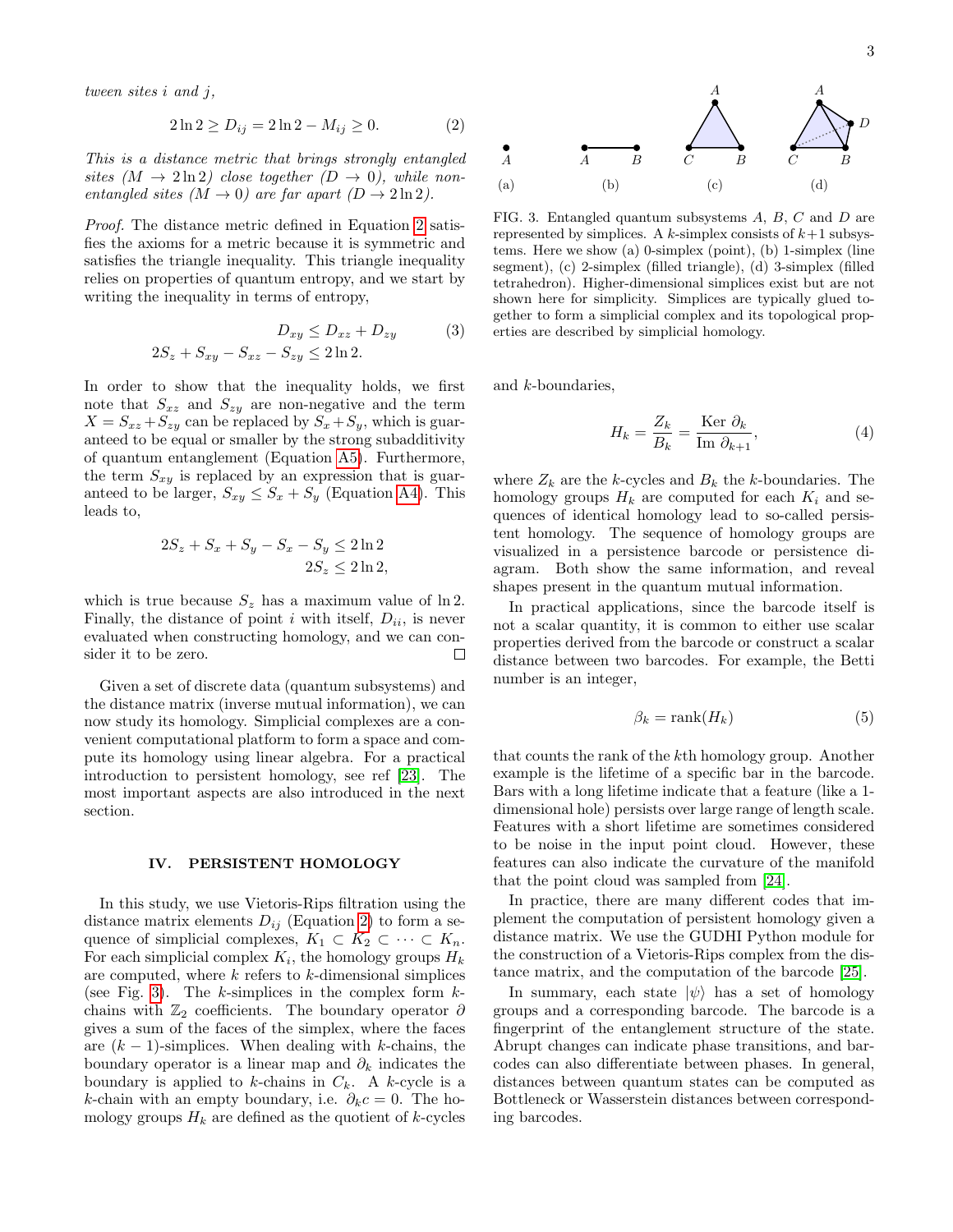

FIG. 4. Example of a simplicial complex created from a quantum system comprising four subsystems: A, B, C and D. The entanglement entropy between all subsystems is used to compute the distance  $D_{ij}$  (Equation [2\)](#page-2-1). This complex corresponds length scale  $\epsilon$ , where in this case subsystems A, B and  $C$  form a 2-simplex. Subsystem  $D$  is not connected to the ABC component, indicating that the distances between D and A, B and C is larger than  $\epsilon$ . Here, the Betti numbers are  $\beta_0 = 2$  (i.e. 2 connected components: ABC and D) and  $\beta_1 = 0$  (no 1-dimensional holes, since the 1-cycle ABC is also the boundary of the 2-simplex ABC).

# <span id="page-3-0"></span>V. EXAMPLE 1: ISING CHAIN IN TRANSVERSE FIELD

In order to demonstrate the usefulness of homology, we study the simplest model of a quantum phase transition (QPT), the transverse field Ising model (TFIM) on a onedimensional lattice. The Hamiltonian  $\mathcal H$  of the transverse field Ising model (TFIM) [\[8\]](#page-6-0),

$$
\mathcal{H} = -\sum_{i} \sigma_i^z \sigma_{i+1}^z - h \sum_{i} \sigma_i^x, \tag{6}
$$

where  $\sigma$  are the Pauli matrices. There is a QPT that can be measured by the magnetization  $M = |1/N \sum_i \sigma_i^z|$ . For  $h = 0$ , the ferromagnetic ground state is the basis state with all spins pointing along the z direction. For large h, the ground state is a quantum paramagnet, a superposition of all basis states.

For  $h = 0$ , there is a degenerate ground state that is a product state of all spin up  $|\uparrow\uparrow\ldots\uparrow\rangle$  or all down  $|\downarrow\downarrow\ldots\downarrow\rangle$ . For a small but finite h, these levels split with order  $h^N$  and the ground state is a macroscopic superposition  $(|\uparrow \uparrow ... \uparrow \rangle + |\downarrow \downarrow ... \downarrow \rangle)$  with ln 2 entanglement entropy. The system undergoes a quantum phase transition at  $h = 1$ , and the entanglement structure form a 1-cycle, as will be discussed. At  $h = \infty$  the ground state is a a quantum paramagnet, i.e. superposition of all basis states  $\frac{1}{\sqrt{2}}$  $\frac{1}{2^N}\sum_i^{2^N}$  $\frac{2}{i}$   $|i\rangle$ .

Vietoris-Rips complexes are constructed from the distance matrix D. The barcodes are shown in Figure [5.](#page-4-1) Regardless of the phase, at  $\epsilon = 2 \ln 2$ , all L sites are connected, forming a Rips complex with all possible  $(L-1)$ simplices. At  $\epsilon = 0$ , the sites are all disconnected, leading to a Rips complex of only 0-simplices (points).

Both the low  $(h < 1)$  and high  $(h > 1)$  field systems have almost constant mutual information  $M_{ij}$  for all pairs (see Fig. [2\)](#page-1-1). This causes all sites to pair up at the same length scale in the barcode. However, around the quantum critical point  $(h = 1)$ , neighbouring sites are more strongly entangled, causing a 1-dimensional hole to form inside the ring of spins that persists over a finite length scale. This is a characteristic feature of the critical point.

Due to the symmetry of the Hamiltonian and the periodic boundary conditions, the distances are the same for each site, e.g.  $D_{1,2} = D_{2,3}$ . In the case of  $L \to \infty$ , the the 1-dimensional hole of the cycle is maximally large. The closure of this hole depends on the longest distance in the chain, the distance between opposite sites. This means that the lifetime of  $H_1$  reaches the maximum possible  $(2 \ln 2 - b)$  as  $L \to \infty$ . The numerical result in Figure [5\(](#page-4-1)d) shows the lifetime increasing with system size L, and the birth and death length scales are shown in Fig. [6.](#page-4-2)

## <span id="page-3-1"></span>VI. EXAMPLE 2: XXZ SPIN CHAIN IN TRANSVERSE FIELD

In order to study multiscale entanglement, we now focus on the 1D XXZ spin chain in tranverse field with Hamiltonian

$$
H = -\sum_{i} \left[ \left( \sigma_i^+ \sigma_{i+1}^- + \sigma_i^- \sigma_{i+1}^+ \right) + \frac{\Delta}{2} \sigma_i^z \sigma_{i+1}^z + h_i \sigma_i^z \right], \tag{7}
$$

where  $\sigma_i^{\pm} = \sigma_i^x \pm i\sigma_i^y$ ,  $\Delta$  is the interaction strength, and  $h_i$  is a random magnetization. We take  $\Delta = 1$  and the field uniformly random  $h_i = [-W, W]$ . This model is often used to study the nature of the many-body localization (MBL) phase transition [\[10,](#page-6-2) [19\]](#page-6-9). The critical value of disorder in the literature is  $W_c \approx 3.8$  obtained through large-scale  $(L = 26)$  exact diagonalization [\[26\]](#page-6-19). In the ergodic phase (small  $W$ ), the excited states have volume law entanglement. In the MBL phase (large  $W$ ), the spins are mostly weakly entangled, but the entanglement structure is the object of our interest. Clusters (of spins) are defined as a subsystem that has stronger entanglement internally than with the rest of the system.

Using exact diagonalization, we select  $k = 50$  eigenstates from the middel of the spectrum for  $N_d = 2000$ disorder realizations. For each eigenstate, we construct a Vietoris-Rips complex with the distance metric of Equation [2.](#page-2-1) The resulting persistence barcodes are merged by discarding the information from which realization each barcode originated. Since this leads to barcodes with many bars, we use Betti numbers (Equation [5\)](#page-2-3) to summarize and investigate the results. Figure [7](#page-4-3) shows the Betti numbers for varying disorder strengths W. As the disorder strength W decreases, there are fewer connected components as counted by the normalized  $\beta_0$ . The number of 1-cycles as counted by the normalized  $\beta_1$  is highest for  $W = 3.3$ .

Figure [8](#page-5-7) shows the maximum of  $\beta_1$  (see Fig. [7\)](#page-4-3) for varying disorder strength W. This maxima occur at a length scale around  $\epsilon \approx 0.95 \cdot 2 \ln 2$ . The Betti number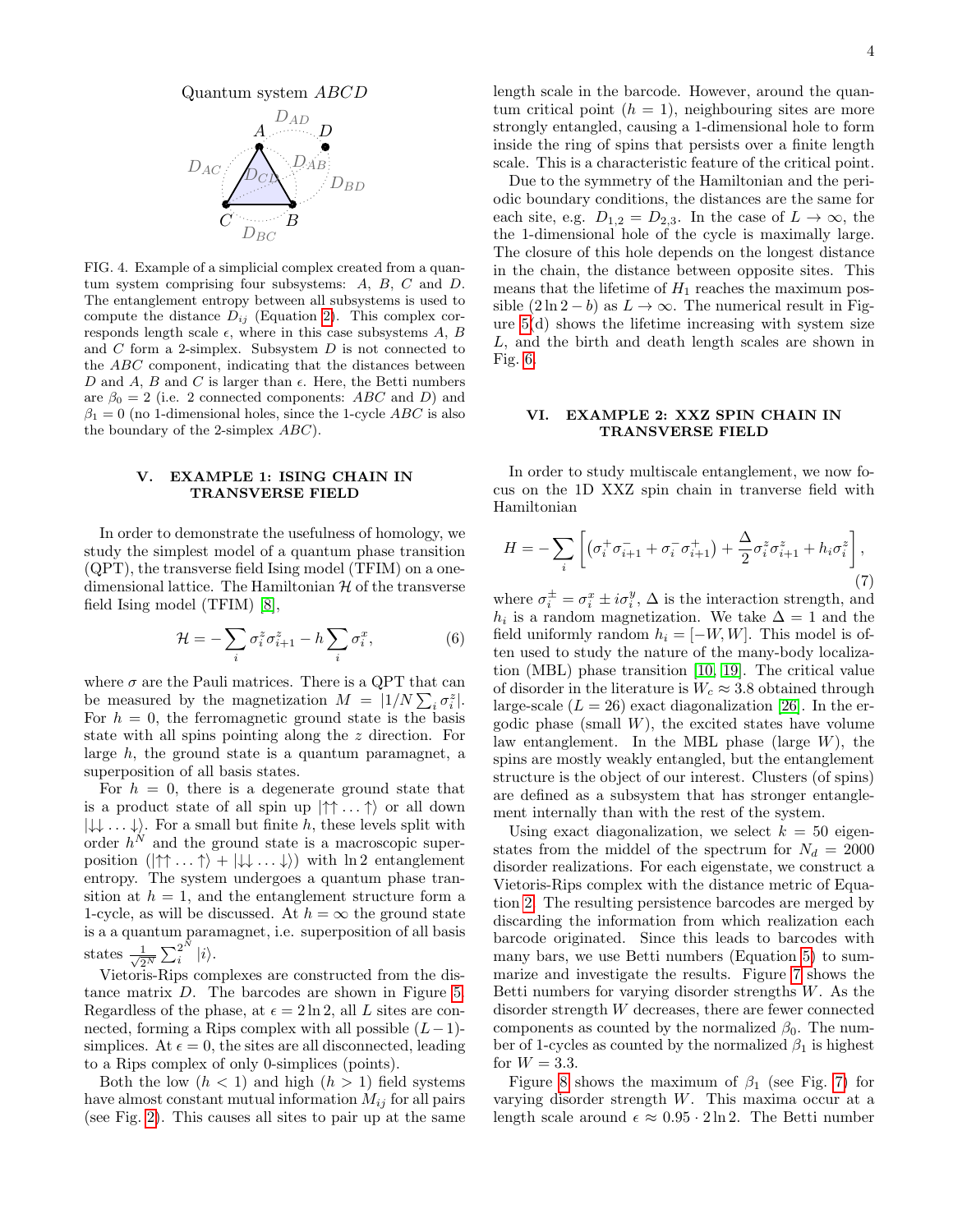

<span id="page-4-1"></span>FIG. 5. Barcodes for transverse-field Ising chain with 10 sites at (a)  $h = 0.1$ , (b) 1 and (c) 10. The proximity parameter  $\epsilon$ refers to the length scale set by the distance matrix  $D(i, j)$ . At the quantum critical point, the spin chain forms a cycle of entanglement with a 1-dimensional hole. (d) Lifetime of  $H_1$  and  $H_0$  bars. The persistence of the 1-cycle at the QCP increases with system size L.

 $\beta_1$  essentially counts the number of spin clusters that are more strongly entangled (strength set by  $\epsilon$ ) within the cluster than the environment. The minimum set of spins to form a 1-cycle is four spins (because three connected spins would form a 2-simplex in a Vietoris-Rips complex).

## <span id="page-4-0"></span>VII. DISCUSSION

Computing the entanglement entropy of all possible partitions is numerically impractical due to the factorial number of possibilities. For single pairs of N particles (or spins), the number is "N choose 2" (scales as  $O(N^2)$ ). However, due to the non-additivity of entropy, this does not necessarily capture all the structure present in the entanglement of the state.

Rather than starting from individual spins, it is also possible to perform a recursive bipartitioning of the spin chain (as used in [\[10\]](#page-6-2)). This turns the wave function into a binary tree, where each node is a set of spins. Compared to our method, which is bottom-up from spin pairs,



<span id="page-4-2"></span>FIG. 6. Birth and death of the  $H_1$  persistence bar at the quantum critical point  $h = 1$  of the transverse-field Ising chain of varying size L.



<span id="page-4-3"></span>FIG. 7. Betti numbers  $\beta_0$  and  $\beta_1$  for varying disorder strength W. XXZ spin chain with  $L = 10$  sites,  $N_d = 2000$  realizations and  $k = 50$  states. The critical strength of a large-scale diagonalization study has predicted the phase transition to be at  $W_c \approx 3.8$  [\[26\]](#page-6-19), this is marked by a dotted line in the legend.

this could be considered a top-down approach. Given the binary tree, the distance between leaf nodes (single spins) can be used to compute homology. This would be an alternative to our bottom-up approach based on mutual information and an interesting direction to explore in the future.

We compute entanglement entropy using singular value decomposition (SVD), but diagonalizing the partial trace of a density matrix (constructed as the outer product of the pure state) has similar computational complexity. The purity (or linear entropy) of a quantum state could be an alternative to the von Neumann entropy that is used here, and it has the benefit of not requiring diago-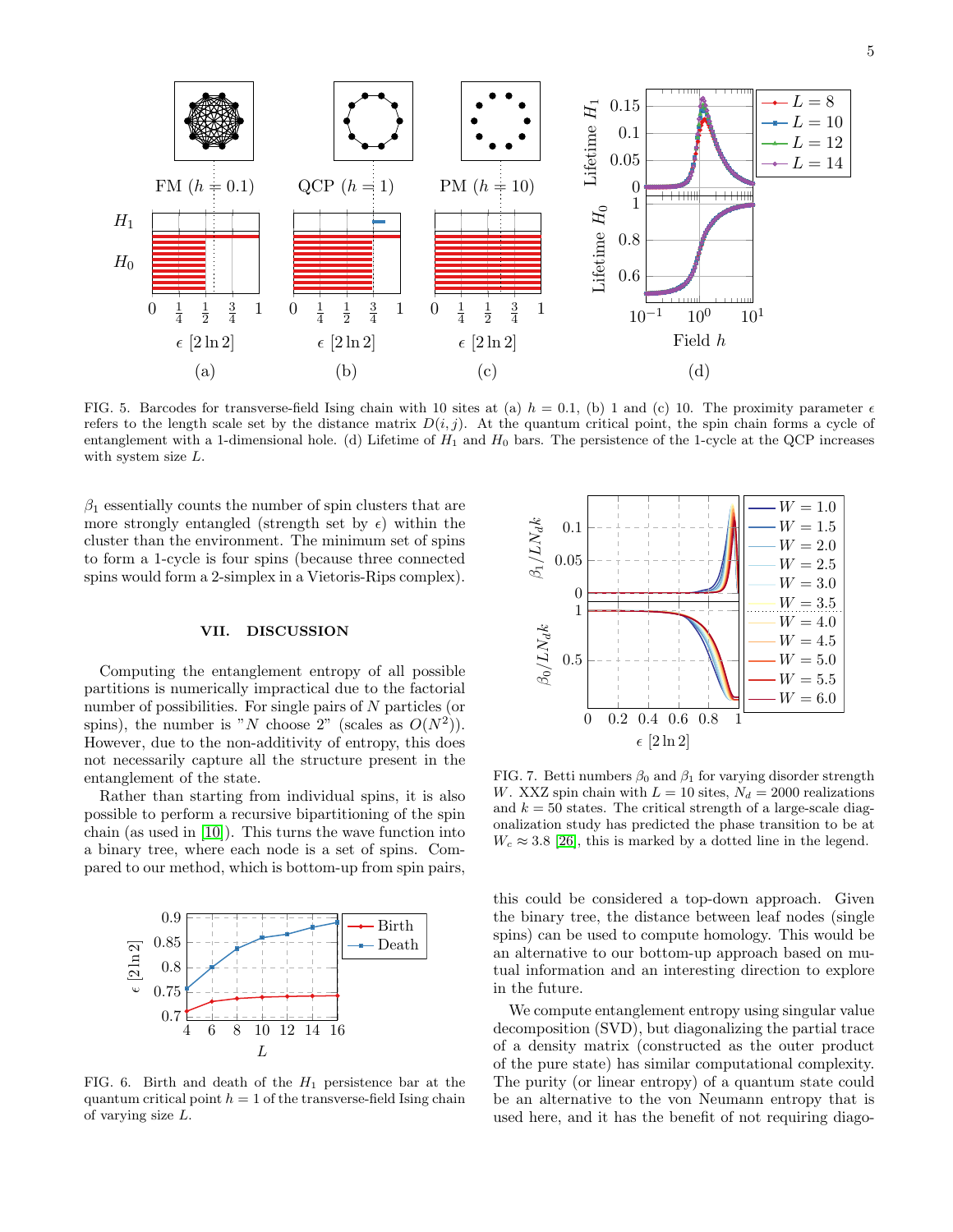

<span id="page-5-7"></span>FIG. 8. (a) Maximum Betti number of the first homology group for varying disorder strength W. 1500 disorder realizations (b) The disorder strength with largest Betti number, i.e. peak in (a), this coincides with the expected critical strength of  $W_c \approx 3.8$  from large-scale exact diagonalization (marked by dotted line) [\[26\]](#page-6-19).

nalization of the density matrix.

The first example of the Ising chain discussed in this paper can be solved efficiently using the Jordan-Wigner transformation. However, this is a special case, and it is not generally efficient for all interacting Hamiltonians, so we do not rely on this transformation in this work.

The von Neumann entropy is typically not experimentally accessible, whereas the Rényi entropy of order  $\alpha = 2$ is experimentally accessible in certain setups [\[27\]](#page-6-20). This would make it possible to compute the barcode of an experimental setup.

Regarding persistent homology, we note that our homology groups are computed with  $\mathbb{Z}_2$  (boolean) coefficients, the most common choice in topological data analysis. The choice of coefficients determines whether a simplex can occur multiple times in a chain or whether the direction of travel (represented by the sign of the coefficient) matters. The change in barcodes for entanglement structure when computing homology with different coefficients is also an interesting direction to explore.

TDA is a powerful tool that can be applied to the questions of emergent structures in the topology of the Hilbert space describing the system. This connects directly to a deeper question: does spacetime emerge from entanglement? This is one of the questions that is part of the Simons Collaboration: It from Qubit [\[28\]](#page-6-21). The study of the emergent geometry from entanglement is still a topic of active research [\[29–](#page-6-22)[31\]](#page-6-23). For example, Cao et al. have proposed the use of mutual information and classical multidimensional scaling to form emergent geometry [\[32\]](#page-6-24).

#### <span id="page-5-6"></span>VIII. CONCLUSION

Persistent homology is a useful tool for dealing systematically with the entanglement structure in quantum states. The topological features that it computes can be used to answer a number of scientific questions. First, the barcode of a quantum state changes dramatically when the state undergoes a quantum phase transition. It is therefore a new type of quantum order parameter. We have demonstrated its capability for two basic examples of the Ising chain and XXZ spin chain in a transverse field. Second, it can guide the development of suitable wave function ansatze, with for example tensor networks. Third, it provides a numerical approach for studying the emergent geometry of entanglement. This is very relevant to the scientific question whether spacetime emerges from entanglement.

The focus in this multidisciplinary work is on the application of persistent homology to quantum phase transitions, the first of the aforementioned uses of the method. However, it is possible to examine many quantum phenomena through the lens of homology and Betti numbers of the entanglement structure. The effect of adding time dependence to the presented scheme is also an promising future direction to explore.

# IX. ACKNOWLEDGEMENTS

The authors are grateful to Qian Yang, Loïc Herviou, Jens H. Bardarson and R. Matthias Geilhufe for discussions. We acknowledge funding from the VILLUM FONDEN via the Centre of Excellence for Dirac Materials (Grant No. 11744), the European Research Council ERC HERO-810451 grant, University of Connecticut, and the Swedish Research Council (VR) through a neutron project grant (BIFROST, Dnr. 2016-06955). The authors also acknowledge computational resources from the Swedish National Infrastructure for Computing (SNIC) at the High Performance Computing Centre North (HPC2N).

- <span id="page-5-0"></span>[1] M. B. Hastings, [Journal of Statistical Mechanics: Theory](http://dx.doi.org/10.1088/1742-5468/2007/08/p08024) [and Experiment](http://dx.doi.org/10.1088/1742-5468/2007/08/p08024) 2007, P08024 (2007).
- <span id="page-5-1"></span>[2] F. Verstraete, M. M. Wolf, D. Perez-Garcia, and J. I. Cirac, [Physical Review Letters](http://dx.doi.org/10.1103/physrevlett.96.220601) 96 (2006), 10.1103/phys[revlett.96.220601.](http://dx.doi.org/10.1103/physrevlett.96.220601)
- <span id="page-5-2"></span>[3] G. Vidal, [Phys. Rev. Lett.](http://dx.doi.org/10.1103/PhysRevLett.101.110501) 101, 110501 (2008).
- <span id="page-5-3"></span>[4] J. Eisert, M. Cramer, and M. B. Plenio, [Reviews of](http://dx.doi.org/10.1103/revmodphys.82.277) [Modern Physics](http://dx.doi.org/10.1103/revmodphys.82.277) 82, 277 (2010).
- <span id="page-5-4"></span>[5] M. Srednicki, [Phys. Rev. Lett.](http://dx.doi.org/10.1103/PhysRevLett.71.666)  $71,666$  (1993).
- <span id="page-5-5"></span>[6] C. Holzhey, F. Larsen, and F. Wilczek, [Nuclear Physics](http://dx.doi.org/10.1016/0550-3213(94)90402-2) B 424[, 443 \(1994\).](http://dx.doi.org/10.1016/0550-3213(94)90402-2)